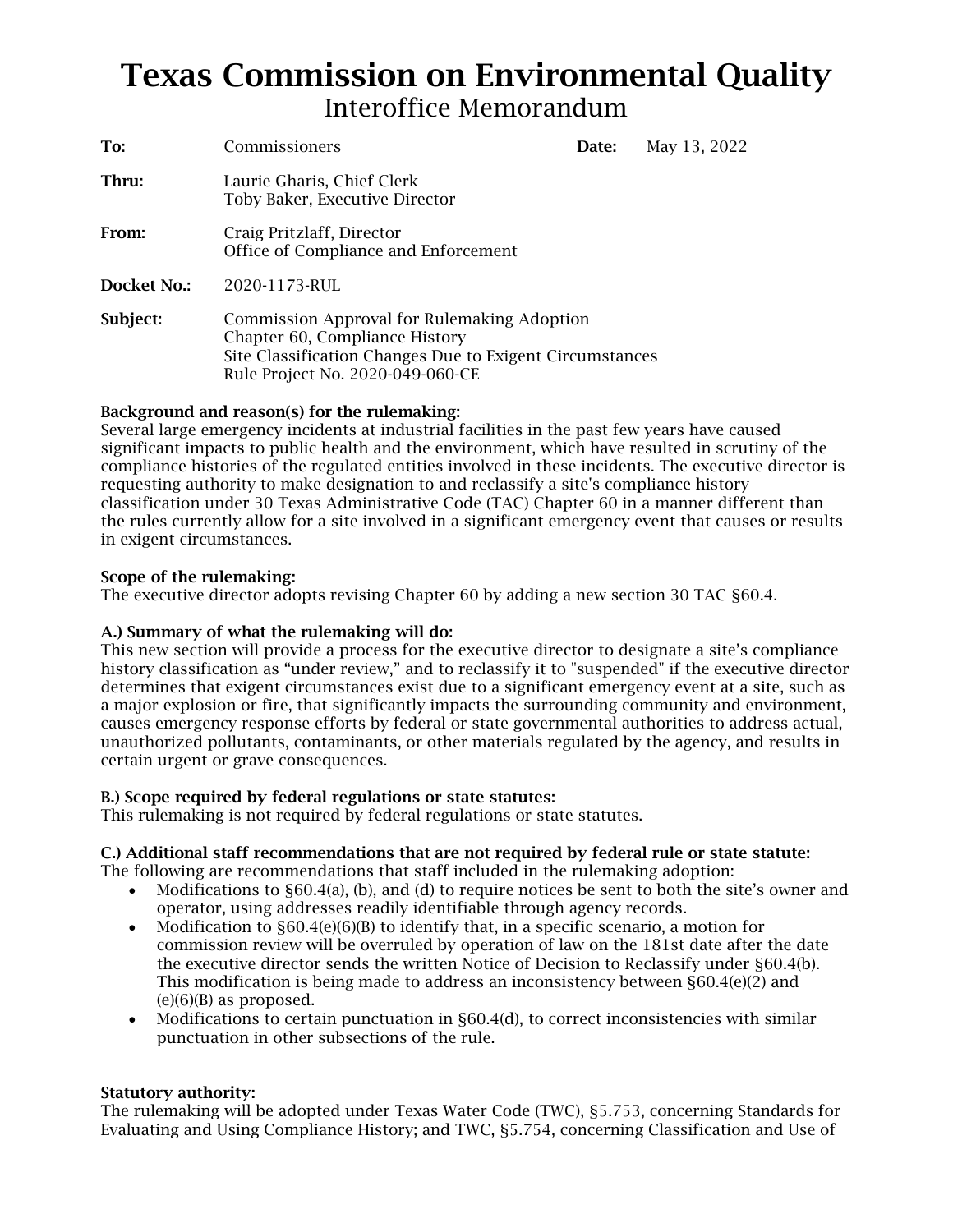May 13, 2022 Commissioners Page 2

Re: Docket No. 2020-1173-RUL

 standards. Additional authority exists under TWC, §5.102, concerning General Powers, which necessary to carry out its powers and duties under the provisions of the TWC and other laws of Compliance History, both of which authorize rulemaking to establish compliance history provides the commission with the general powers to carry out its duties under the TWC; and TWC, §5.103, concerning Rules, which provides the commission with the authority to adopt any rules this state.

# Effect on the:

## A.) Regulated community:

The rulemaking adoption may result in fiscal implications for businesses or individuals if they have a site that is involved in exigent circumstances which includes significant community disruption and necessitates a federal or state emergency response and results in urgent consequences. The estimated fiscal impact resulting from this proposed rule would vary for each site that the executive director decides to designate as "under review" and reclassify as "suspended." Any costs will depend on the specific situations and if the applicant is prevented from obtaining an authorization.

# B.) Public:

 improved transparency and a more accurate compliance history classification for a site at which No fiscal implications are anticipated for the public. The public benefit anticipated will be an event causes or results in exigent circumstances.

### C.) Agency programs:

No fiscal implications are anticipated for the agency or the state.

#### Stakeholder meetings:

 period on January 27, 2022. No stakeholder meeting was held; however, a public hearing was offered during the comment

#### Public comment:

 No comments were received at the virtual public hearing. The comment period closed on February 1, 2022. The commission held a virtual public hearing on the published proposed rule on January 27, 2022.

The commission received comments from Air Alliance Houston (AAH), the Texas Association of Manufacturers (TAM), the Texas Chemical Council (TCC), the Texas Industry Project (TIP), Texas Molecular Holdings LLC (TMH), and the Texas Oil and Gas Association (TXOGA). AAH generally applauds the TCEQ for undertaking this rulemaking but urges the TCEQ to make certain changes to §60.4 as proposed. TAM, TCC, and TXOGA provided their comments in a joint submittal, and they appreciate the need for the rulemaking but recommend changes to the rule as proposed. TIP and TMH also recommend changes to the rule as proposed. Overall, the comments involved concerns regarding the number and specific criteria needed to amount to exigent circumstances; participation in the process by the regulated entity and the public; timeframes associated with the evaluation of the under review designation and duration of reclassification; whether the site's current compliance history classification should be a factor in evaluating the application of the proposed §60.4; the impact to the evaluation of permit applications; and the impact of treating a site as an unsatisfactory performer.

# Significant changes from proposal: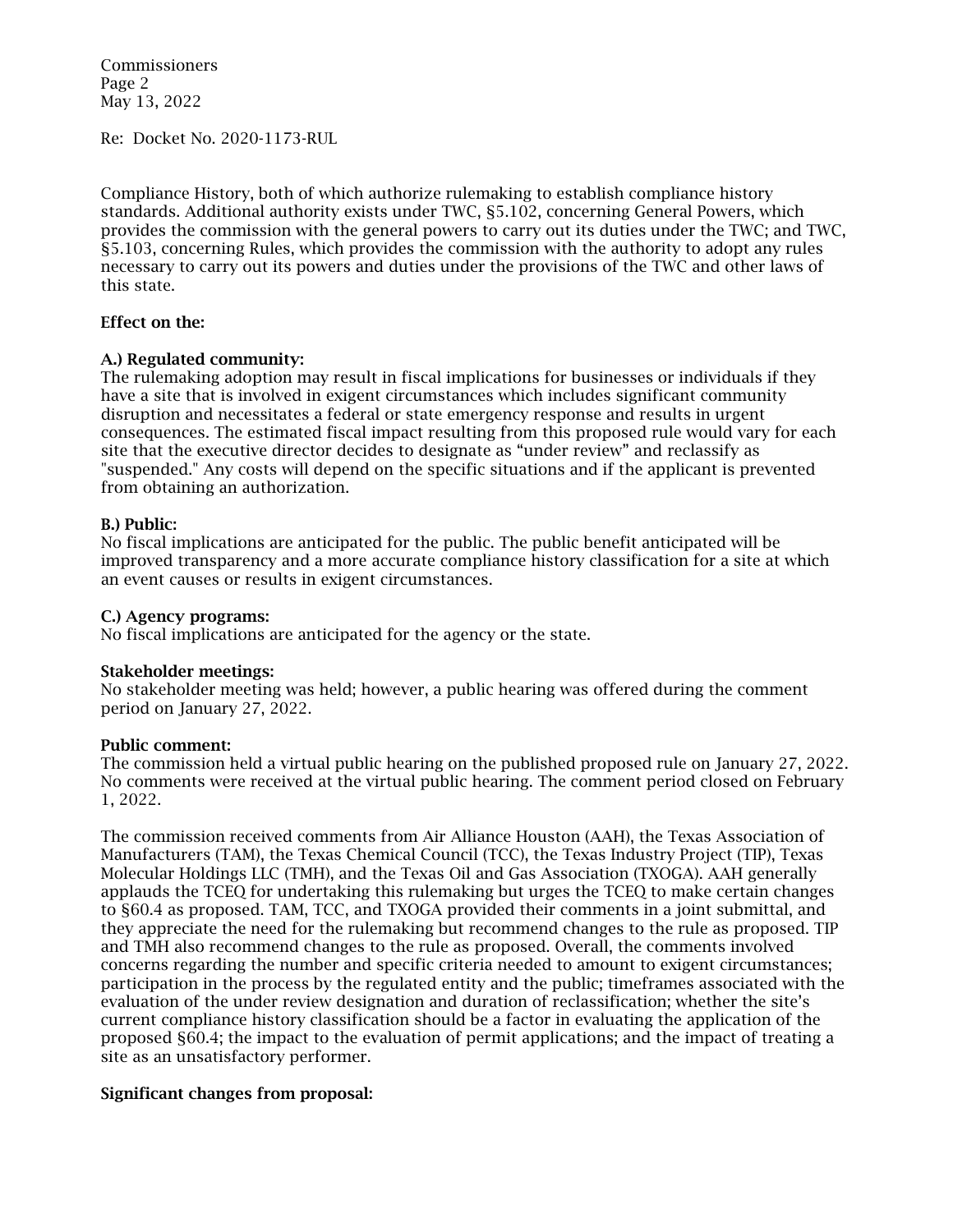May 13, 2022 Commissioners Page 3

Re: Docket No. 2020-1173-RUL

Based on the comments from TAM, TCC, TIP, and TXOGA, a modification was made to §60.4(a) to impose a time limit for the executive director to designate a site's classification as under review to occur no later than 90 days from the start of the exigent circumstances.

Based on the comments from TIP, the following modifications were made to:

- • §60.4(a)(2) to require the emergency response at issue be by a "federal or state governmental authority."
- $\S60.4(g)(2)$  to allow the owner or operator of any site reclassified to suspended to demonstrate to the executive director that authorizations otherwise prohibited under §60.3(a)(3)(A)(i) and (ii) would still be appropriate and available. Upon such a demonstration, the executive director may decide to allow for such authorizations notwithstanding the prohibitions in §60.3(a)(3)(A)(i) and (ii).

 Based on the comments from TAM, TCC, and TXOGA, a modification was made to §60.4(a)(3)(D)(i) to qualify relevant evacuations to be of off-site persons.

Several commenters are concerned about the inclusion of "shelters in place" as a potential criterion to determine the occurrence of exigent circumstances due to an event at a site. Sheltering remains as a potential criterion to define exigent circumstances under §60.4(a)(3), with the condition that it was caused by an actual, unauthorized release of pollutants, contaminants, or other materials regulated by the agency. Subsection  $\S60.4(a)(3)(D)(ii)$  was modified to limit relevant sheltering-in-place to be off-site of the location where the event in question occurred.

# Potential controversial concerns and legislative interest:

There is significant interest in this rulemaking adoption from legislative members, environmental interest groups, and the regulated community.

#### Will this rulemaking affect any current policies or require development of new policies?

This rulemaking will not necessarily affect any current policies or require development of new policies, but it could impact internal agency practices during implementation.

## What are the consequences if this rulemaking does not go forward? Are there alternatives to rulemaking?

 Without this rulemaking, if such exigent circumstances occur, an associated site's compliance The purpose of this proposed rulemaking is to provide a more immediate and accurate measure of a site's performance following a significant emergency event that results in exigent circumstances. history may not accurately account for the event for many months or years.

# Key points in the proposal rulemaking schedule:

 Anticipated effective date: June 23, 2022 *Texas Register* publication date: December 31, 2021 Anticipated *Texas Register* adoption publication date: June 17, 2022 Six-month *Texas Register* filing deadline: July 1, 2022

 Cecilia Mena, Texas Register Rule/Agenda Coordinator, (512) 239-6098 Agency contacts: Melissa Cordell, Rule Project Manager, Enforcement Division, (512) 239-2483 Jess Robinson, Litigation Division, (512) 239-0455